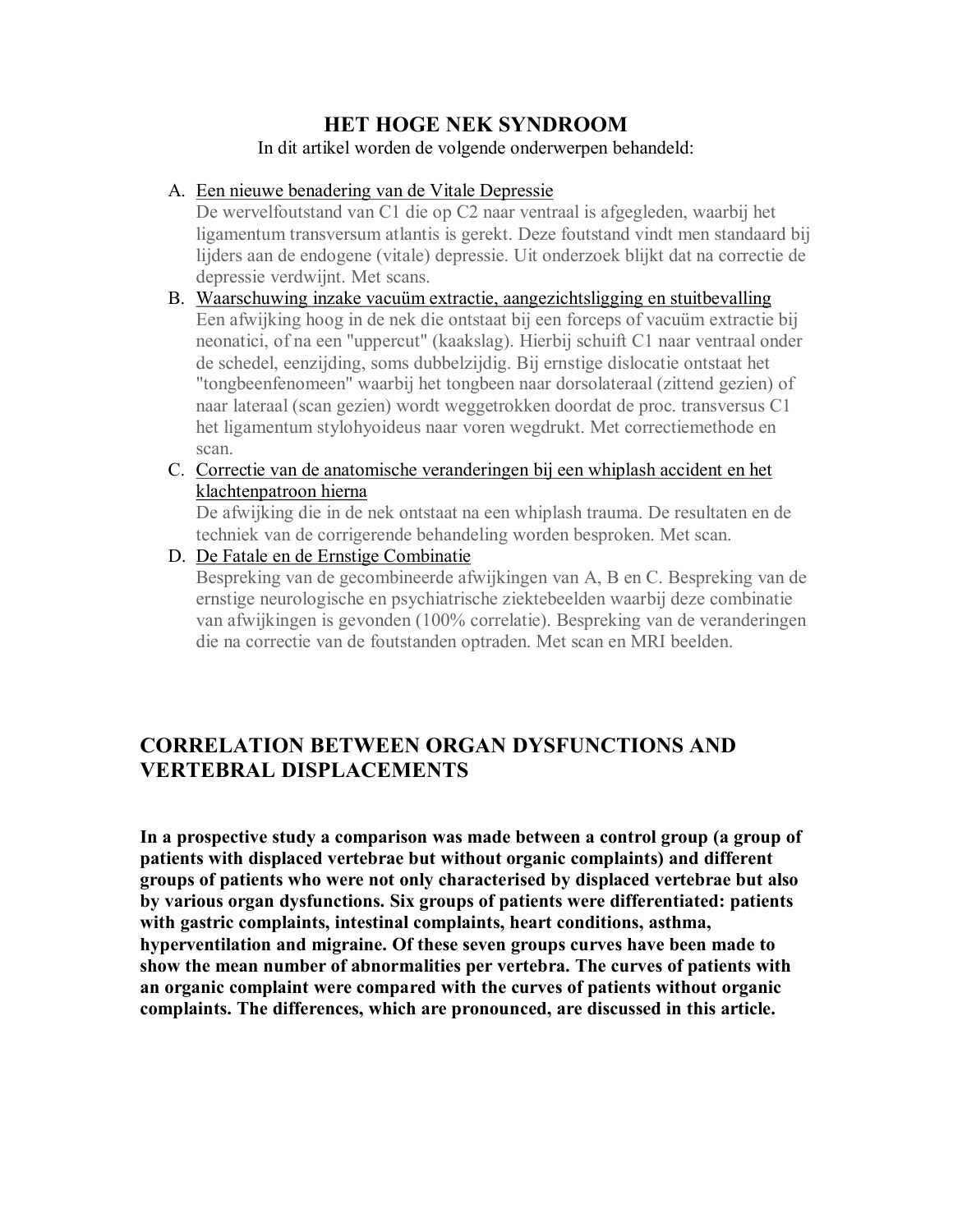## **Introduction**

During the years that osteopathic medicine has been practised with an increasing degree of understanding and precision (Sickesz and Bongartz, 1989) there seemed to be a connection between positional deviations in the vertebrae and dysfunctioning in the dermatome, viscerotome or myotome.

### **Reasons for the study**

Three groups of factors induced me at the end of the 1980s to set up a study into the connection between vertebral positions and organic complaints. These factors can be summarised as follows:

A. Practical experience

Prior to the treatment of every patient I made a note of all their complaints, not only complaints of pain but organ dysfunctions as well. After the treatment the complaints were reviewed with the patient. Frequently itwas found that not only had the pain been relieved but also the dysfunctioning.

B. Publications

Publications can be found in the literature which point in the same direction. Kunert (1978) had already indicated a possible aetiological connection between vertebral column problems and organic dysfunction.

In the Netherlands, Van Cranenburgh (1987) has published an excellent book on this subject, while others have likewise devoted attention to this phenomenon (Ditmar and Dobner, 1961).

C. Anatomical-physiological considerations

Misaligned vertebrae are surrounded by oedema which is even perceptible in the sulcus paravertebralis at the point of the processus spinosus.

Certain vertebral abnormalities are accompanied by subluxations of the corresponding rib(s) in the costotransverse joint in the dorsocranial or dorsocaudal direction. This joint is traversed by the sympathetic trunk.

Sympathetic and parasympathetic efferent and afferent fibres are located within each intervertebral foramen, thus making a connection between vertebral abnormalities and vegetative stimulation probable.

### **Design of the study**

In order to investigate more fully the suspicion of a connection between vertebral abnormalities and dysfunctioning in the dermatome, viscerotome or myotome, the decision was taken to conduct a prospective study.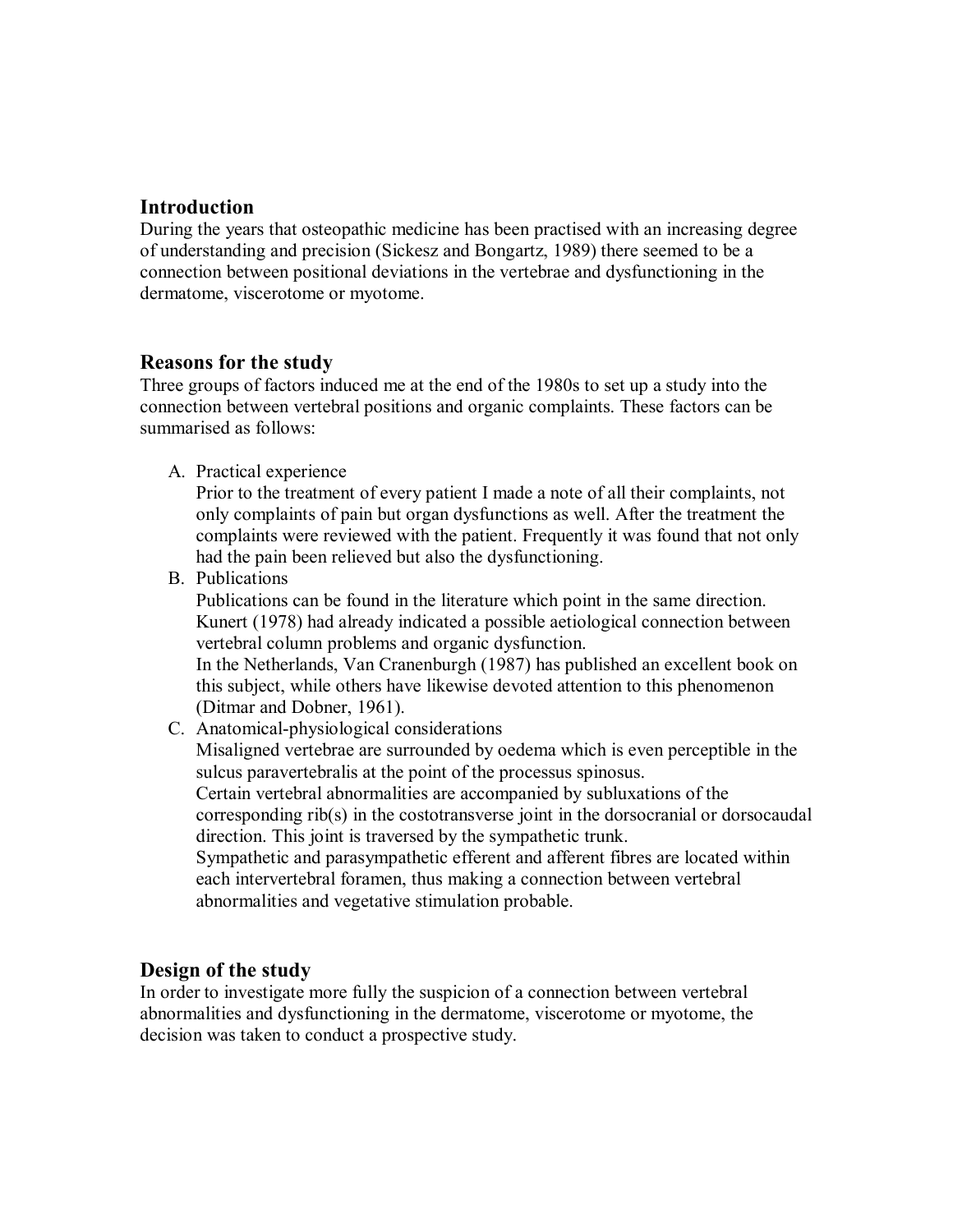#### A. Problem definition

Within the scope of this study it was investigated whether there were any differences in the number of misaligned vertebrae in patients without organic complaints and the number in patients with organic complaints. Specifically, for each vertebra of each patient the number of abnormalities was established and the data were presented in such a manner that a comparison of this number of abnormalities per vertebra in patients without organic complaints (control group) could immediately be compared with the number of abnormalities in patients who did have such complaints.

#### B. Which patients and which organic complaints

All new patients (i.e. patients who had never been seen by us before) were included in the study. As always, the first step was to make a note of all the complaints while the patient was still dressed; then the patient's back was examined. Two doctors made the diagnosis of the back disorders. The manner in which this was done has already been published (Sickesz and Bongartz, 1989). In view of past experience, the study was limited to a total of seven groups of patients: four groups who apart from neck and/or back complaints also had manifest organic complaints; a migraine group and a hyperventilation group were also involved in the study; lastly, a group of patients with only neck and/or back complaints was included. The total number of patients was 925. A number of patients had multiple complaints: intestinal complaints, heart disorders and gastric complaints, in particular, quite frequently occurred together. The patients (men and women of all ages) were included in the study in the order in which they presented at the surgery.

Breakdown of patients by complaint:

- o 150 gastric patients. This group comprised patients with pyrosis, nausea, vomiting and recurrent ulcers and gastritis (curve 1).
- o 163 asthma patients, all with the usual medication (prescribed by internists) (curve 2).
- o 150 intestinal patients, ranging from frequent diarrhoea or distressing constipation to Morbus Crohn and ulcerative colitis (curve 3).
- o 151 heart patients, ranging from arrhythmia to anginal complaints (curve 4).
- o 133 hyperventilation patients. The frequency of the attacks varied from "occasionally" to "all day long" (curve 5).
- o 150 migraine patients. The diagnosis was made in the medical circuit and the patients had the usual medication. The frequency varied from three times a week to three times a year (curve 6).
- o 150 patients without organic complaints. This is represented by the lower curve in the graphs.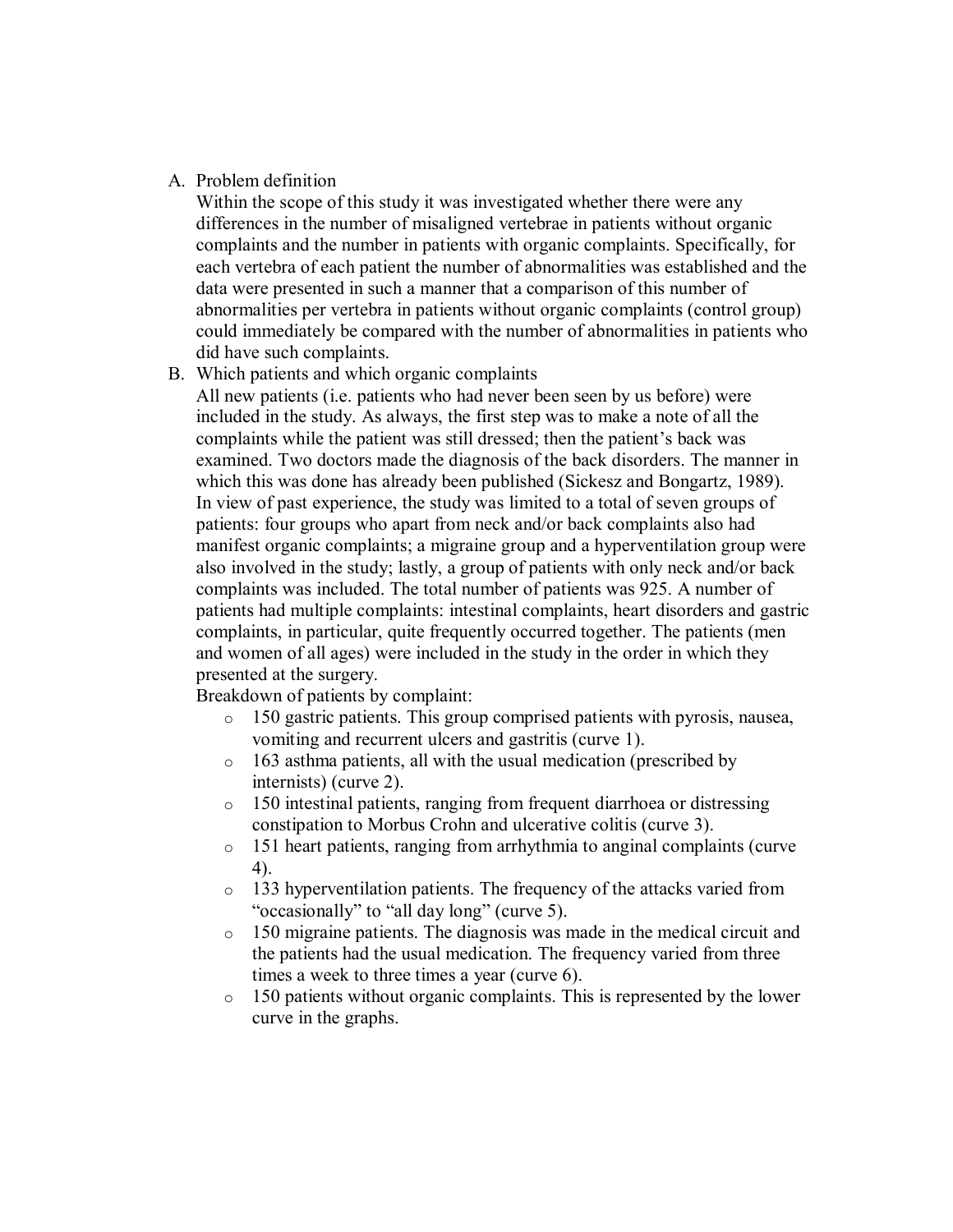All patients were also suffering from neuralgic complaints, which was their reason for coming to the surgery.

A connection between vertebral problems and loss of renal function, menstrual disorders and fertility problems was not charted in a curve owing to an insufficient number of patients presenting with these disorders, although the results of the treatment certainly justify a similar study.

#### C. Method of data representation

The data are presented with the aid of six graphs, one for each of the organic complaints. On the horizontal axis of each graph the vertebrae (C1 to S5) are indicated. The vertical axis shows the average number of deviating positions for each vertebra observed within the group of patients in question.

The number of abnormalities per vertebra is in the range of 0 to 3, with a sporadic peak of 4 abnormalities per vertebra. Where there were no abnormalities in the segment there was in very many cases a pelvic obliquity with a formula. Formulae are physiological adjustments which can degenerate into abnormalities if they become fixed owing to the pelvic obliquity becoming permanent (Sickesz and Bongartz, 1989).

To simplify the comparison, in each of the six graphs the corresponding graph of the patients without organic complaints is included. The square brackets on the curves indicate the range.

#### **Results of the comparisons**

The lower curve in the graphs is the curve of the patients without organic complaints. All the graphs clearly show that than this curve is considerably lower across the whole spectrum than the curve of the patients with organic complaints. These patients therefore had fewer abnormalities in all segments. From this it may be concluded that in these patients the autonomic nervous system was stimulated less across the whole spectrum. Diagram VII shows the relationship between the segmental efferent nerves and the internal organs as is known from anatomy. The segments that serve the organ in question are indicated in the curves with a line. The curves can now be divided into two groups, namely: curves 1 to 4, where the anatomical relationship between organ and segment is known, and the two dysfunctions hyperventilation and migraine, for which such a relationship is not known.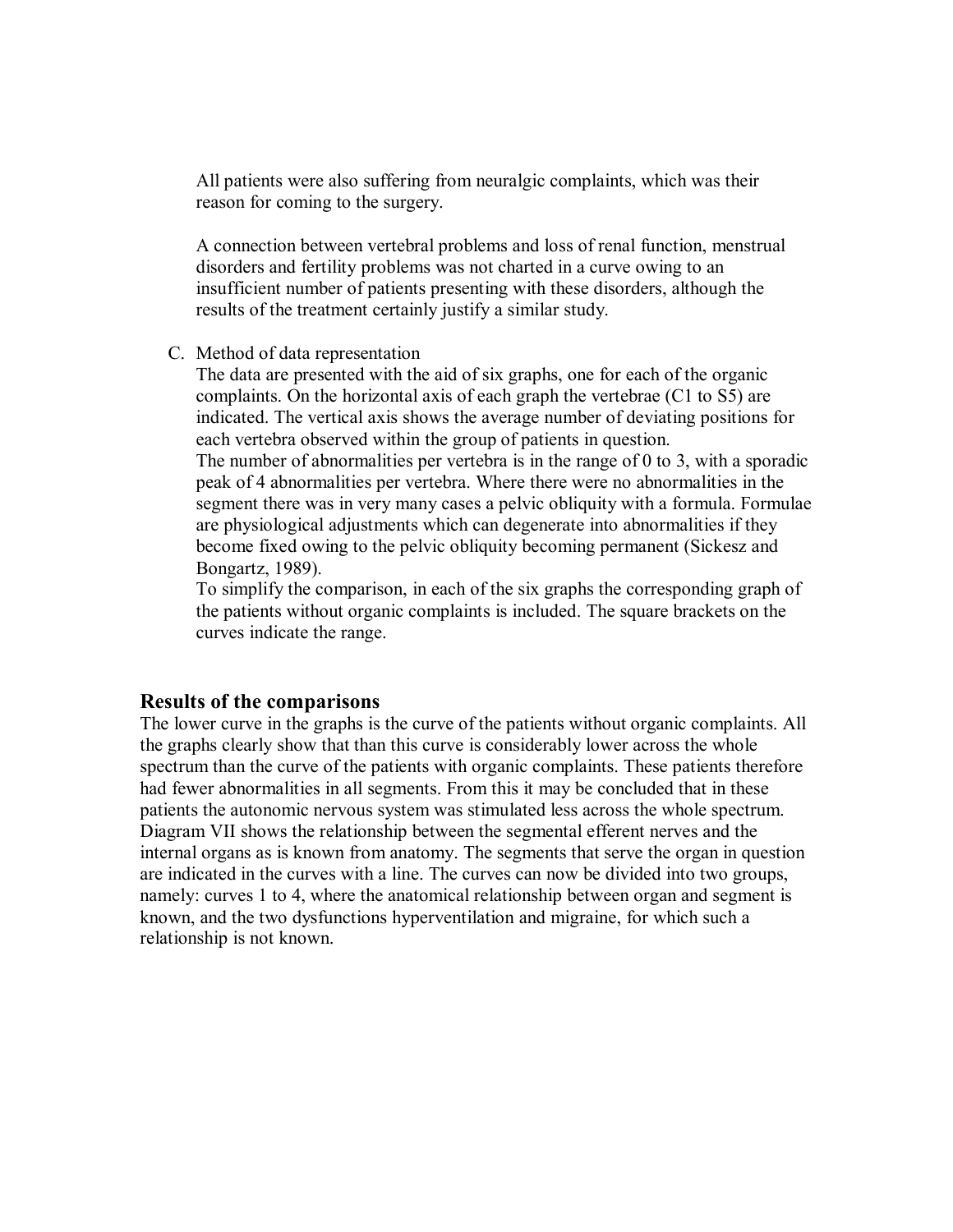# Curve 1. Patients with gastric complaints

Radicular sensory impulses are conveyed to the stomach from segments T5 to T9 (Bumke and Forster). The curve shows that segments T3, T4, T5 and T6 have significantly more abnormalities in patients with gastric complaints than in patients without gastric complaints. The neck segments, however, do not show more abnormalities than in the control group. T5 is especially noticeable. In our experience, this vertebra is connected with the gastric juice content. Further research focused on changes in the gastric juice content before and after treatment is in preparation.

Curve II. Asthma patients The radicular impulses to the lungs are conveyed from segments T1 to T5, with influences from T5 to T9. The curves show significant differences in segments T1 to T5.

In practise, asthma in young children is found to respond well to vertebral correction. The paediatricians concerned have been contacted with a view to organising a study on a larger scale.



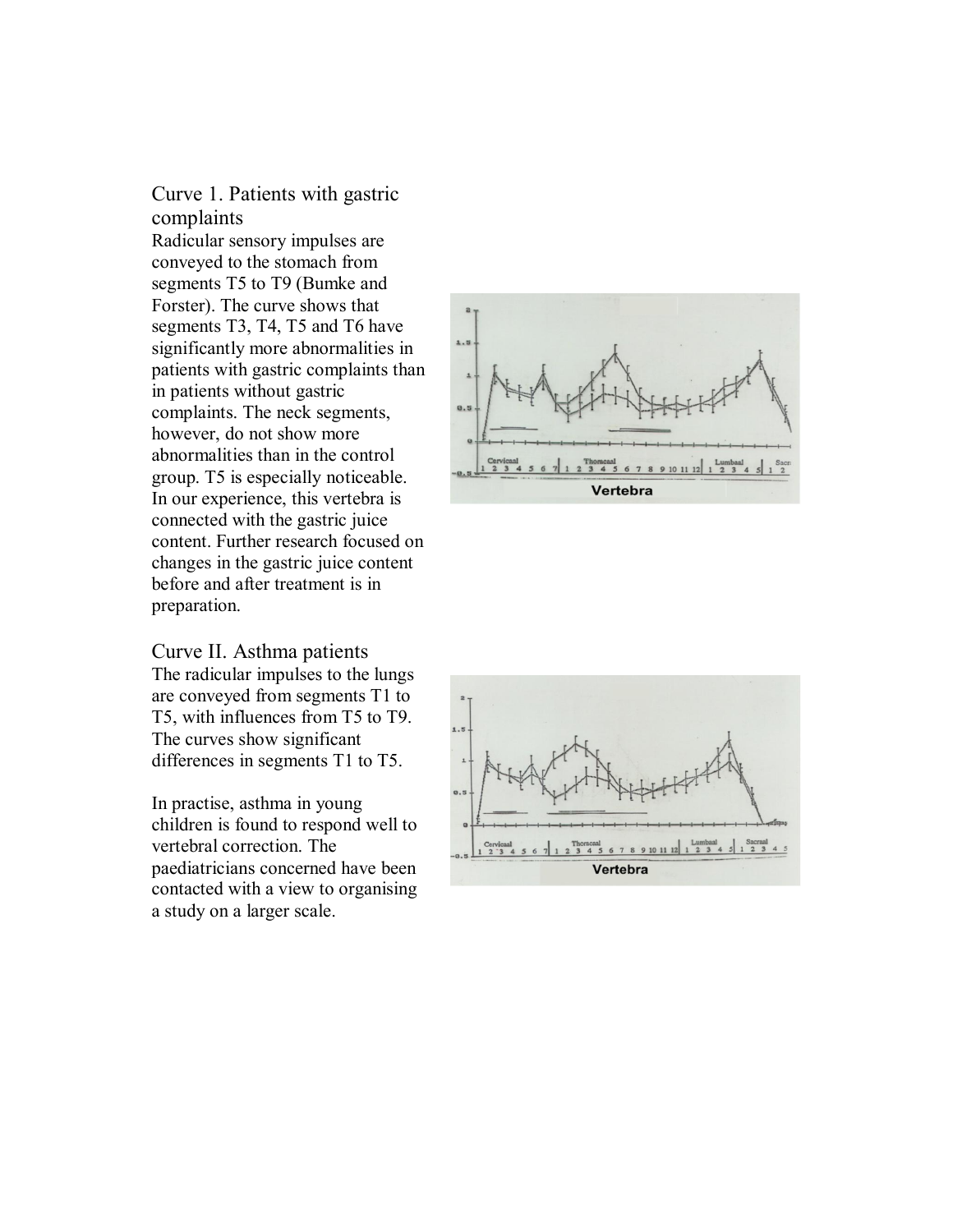Curve III. Patients with intestinal complaints According to anatomy, the radicular impulses to the intestines are conveyed from T9 to L3. In segments T9 to L2 there is a significant difference between the two curves. A minor difference was also found to exist at T5.

## Curve IV. Patients with heart disorders

The radicular impulses to the heart are conveyed from segments T1 to T5 and segments C3 and C4 (n. phrenicus). Our curves show a significant difference at C6 and at segments T1 to T7. It may be said that the curves of the heart and the stomach resemble each other. That is in fact the case: the enervating segments actually overlap one other. The high peak at T5 is conspicuous. This vertebra was found to be therapeutically important in arrhythmia. In this case too, a study involving a large patient population should be conducted with ECGs before and after treatment. This publication may generate interest for such a study.

Whereas the outcome of the curves in graphs 1 to 4 was supported by known data from anatomy, in the next two curves this is not the case since the segmental involvement in these disorders is not known. Perhaps these curves will prompt further investigation into this



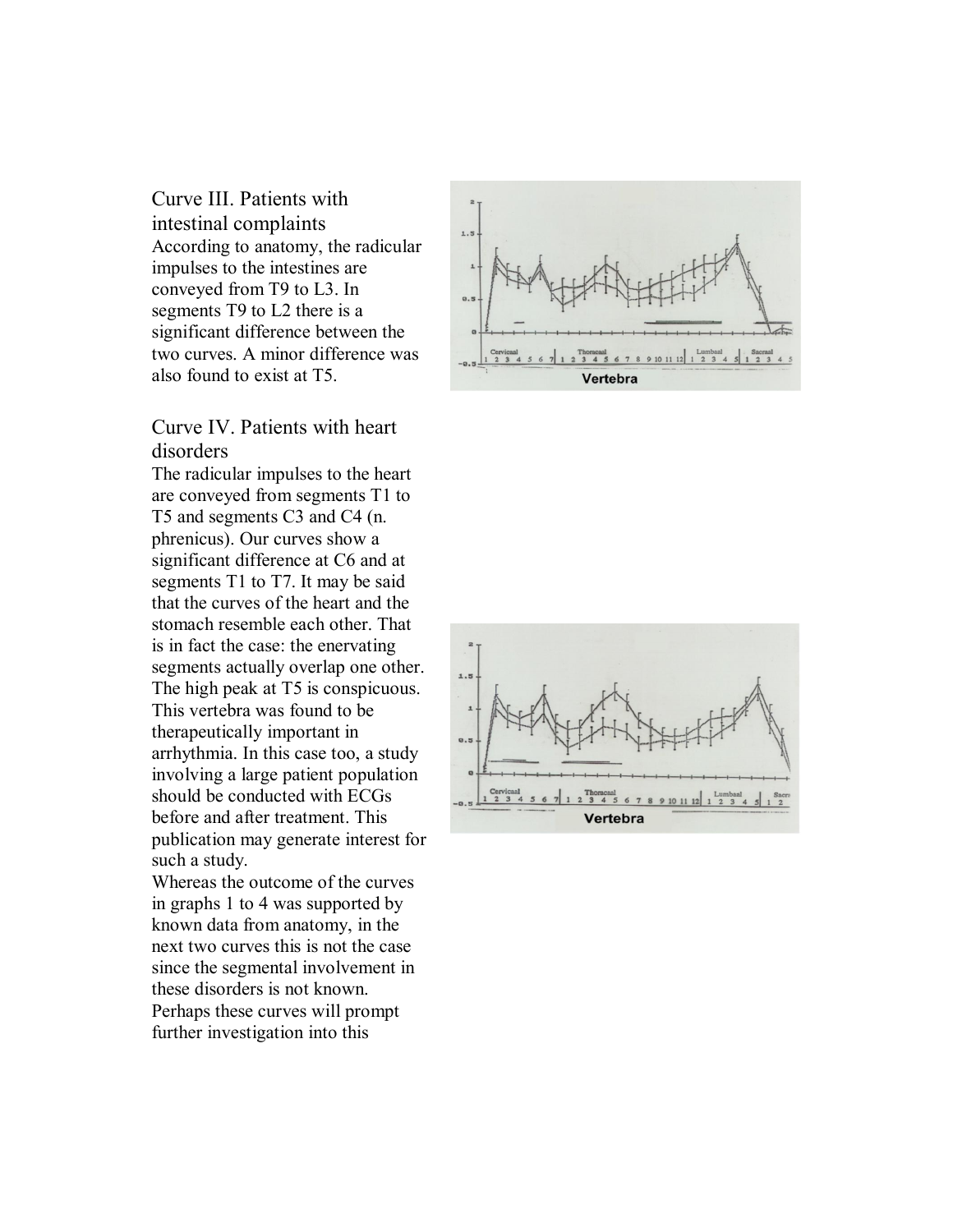phenomenon.

Whereas the outcome of the curves in graphs 1 to 4 was supported by known data from anatomy, in the next two curves this is not the case since the segmental involvement in these disorders is not known. Perhaps these curves will prompt further investigation into this phenomenon.

Curve V. Hyperventilation In this curve the vertebral abnormalities in segments T2 to T9 are seen to differ significantly from the vertebral abnormalities in patients without hyperventilation. Hyperventilation is the result of misalignments in the position of vertebrae and ribs, causing overstimulation of the autonomic nervous system. The complaint usually disappeared after correction.

Curve VI. Migraine patients A significant difference was found to exist in patients with migraine in respect of abnormalities in segments C5, C6, C7 and T1. The peak is situated at C7 and T1. One can imagine that the ganglion stellatum on the head of the 1st rib plays a role here.

From the foregoing it may be concluded that the positional abnormalities of C7 and T1 play a role in the onset of migraine. The results of treatment are encouraging (Albers and Keizer, 1990). In this case too, a larger scale investigation should be organised. Apart from the correlation found